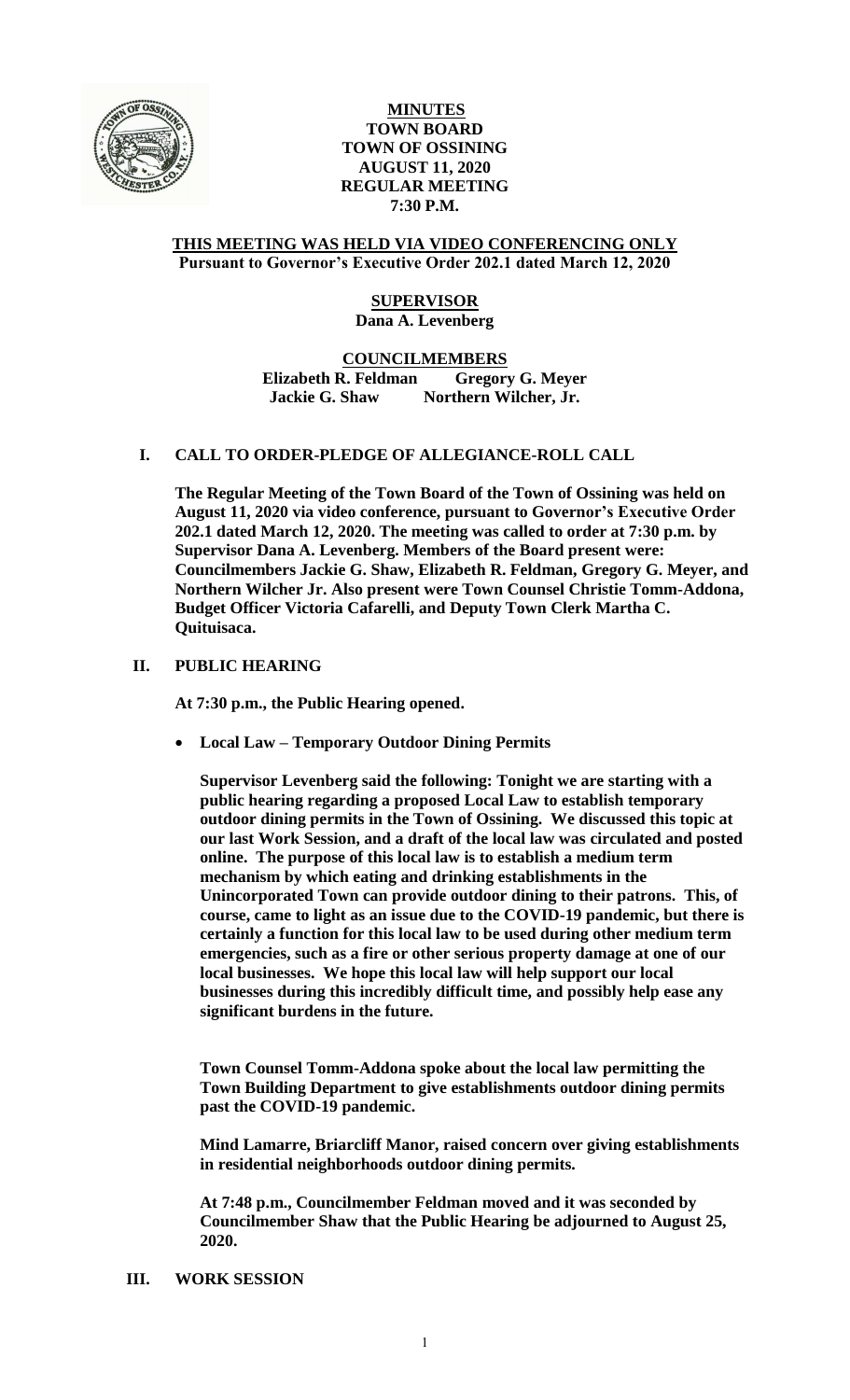**At 7:49 PM, Councilmember Shaw motioned to adjourn the Regular Meeting and enter Work Session and Councilmember Feldman seconded.**

**Motion Carried: Unanimously**

**At 8:07 PM, Councilmember Feldman motioned to adjourn the Work Session and enter the Regular Meeting and Councilmember Wilcher seconded.**

**Motion Carried: Unanimously**

#### **IV. ANNOUNCEMENTS**

**Supervisor Levenberg made the following announcements:** 

**Last week, Tropical Storm Isaias tore through Ossining and Westchester County. We are so grateful for the incredible job our Highway Department did, specifically Highway Superintendent Pete Connolly and Foreman Kevin Moore, who fielded calls during the storm to assess damage and clear roads for emergency vehicles. Superintendent Connolly was literally all over town, responding to at least 13 unique home addresses and returning to sites like Hawkes Avenue, Morningside Drive, Gordon Ave, Old Albany Post Rd, River Parkway, Glendale Rd and many more multiple times to track the damage and oversee clearing and cutting where possible. I would also like to extend a "thank you" to our Parks Department who came in to assist, our dedicated Police Department specifically Chief Sylvester, Lts Slater and Montague who worked round the clock with us to make sure our ConEd Municipal Liaisons were well versed in where the issues were, and shared daily updates with residents, as well as the Ossining Fire department, and OVAC who were responding to calls during the most dangerous hours of the storm.** 

**Many of our residents are still recovering from the damage caused by the storm. Some people have been without electricity, phone or internet service for a week now. Of course, on top of that people are dealing with downed trees in their yards and the ongoing concerns of COVID. Please be assured we were in close contact with the municipal liaisons and government relations folks at the utilities to escalate to the best of our ability.** 

**Also, we have been on daily calls with Con Ed and more recently Altice which is the parent company for Optimum and we share the frustrations of many that they were not able to get the crews needed in place to do the hard work of clearing and restoration in a timely fashion. As many have said, this is not their first rodeo, so it's been frustrating to hear some very similar problems to those experienced during Superstorm Sandy. Governor Cuomo has directed the Department of Public Service to launch an investigation into the storm responses made by Verizon and Con Edison among other companies to determine what caused these failures. Westchester County Executive George Latimer has proposed a Utility Reserve Corps to act like the National Guard and help repair service lines after natural disasters. I have been on calls with local managers, mayors and supervisors as well as leaders at the state, county, and local levels, with Con Edison, as well as Altice and Verizon, for daily reviews of restoration status in each municipality. Please know that while our immediate concern has been to get everyone's power and services back, there are concentrated efforts to evaluate how these companies react to emergencies and look for ways to greatly improve response times.** 

**I would like to remind our residents that the Ossining Community Center continues to operate as a cooling center from 9am to 6pm weekdays. This service will continue for our residents throughout in the summer. If you lost power for more than 48 hours, you can apply for reimbursement from Con Ed for up to \$540 worth of food. Businesses can also apply for reimbursement, up to \$10,700.**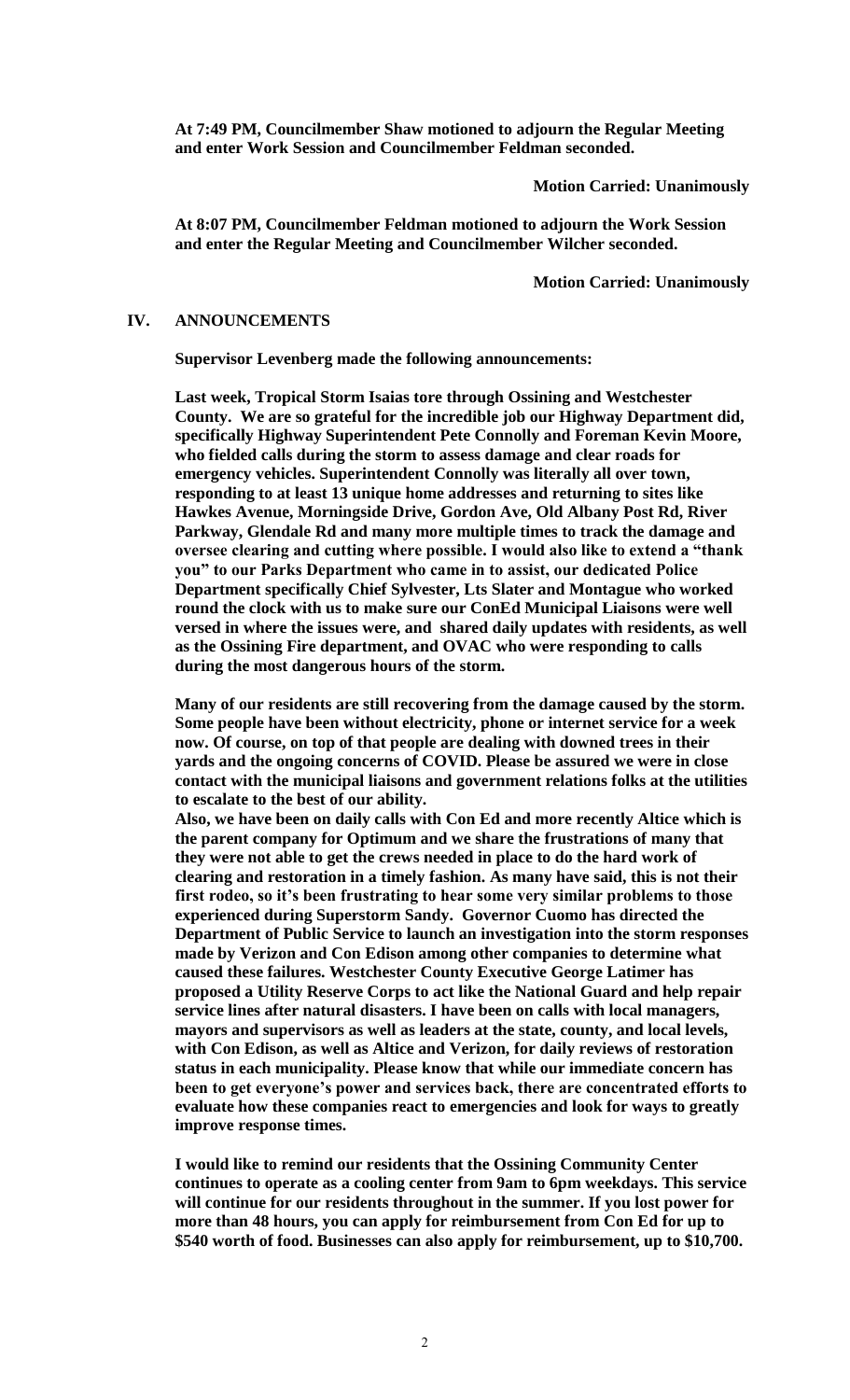**For everyone picking up tree branches and leaves from their yard who lives in Unincorporated Ossining, the Highway Department will be picking up storm debris for the next few weeks. Please bring branches to the curb but do not allow them to fall into the road. Lay them with the stalk end pointing to the curb, leaves toward the house on your lawn near the curb. Do not pack them in plastic bags.** 

**Speaking of making greener decisions, a reminder that storms like Isaias are expected to become more common and more intense. The Town is actively working to decrease any negative impacts on the environment. We ask that people help reduce the amount of litter in our parks and shared spaces by using a carry-in-carry-out policy. Please also be careful to properly dispose of plastic gloves and disposable masks. Our Parks team has continued to do their best to maintain and sanitize our parks and keep our favorite spaces in tip-top shape, but between the storm and the pandemic, and the high heat, it has certainly been challenging to keep up, so anything you can do to help would be appreciated.** 

**Mask makers are still working hard to keep up with demand. If you want to help and recycle some of the items in your closet at the same time. Nancy Adelman is leading the local arm of the Tri-State Mask Makers, a group converting old tshirts, bedding, and other items into PPE. You can donate choir and graduation gowns from the back of your closet to this effort. Sewers are also needed for her latest initiative: a call to make 1000 masks for school children and faculty. Material will be provided, as well as standard patterns for an elementary school size as well as secondary/adult size. Please email Nancy Adelman at nancy.adelman@gmail.com, if you are willing and able to join this mask making effort.**

**The Ossining Food Pantry is still looking for volunteers to help pack bags for food distribution. This is a great opportunity for middle school, high school, or college-age students who are looking to hang out with friends in a safe way. The Food Pantry serves Ossining and Briarcliff residents and as you can imagine, they have seen a dramatic increase in demand since March. Volunteers are urgently needed to unload the food trucks Fridays 9-11:30, packing food into bags Mondays from 2-4, and delivering bags from the Pantry to distribution points Tuesdays 2-4. Email [ossfoodpan@gmail.com](mailto:ossfoodpan@gmail.com) if you're interested in volunteering.**

**Coming up next week, on Thursday August 20, OVAC will be sponsoring a Blood Drive from 3PM to 7:30PM. Blood supplies are often low in the summer and are especially low since COVID has disrupted large scale donation events. OVAC has a clean and safe place all set up for donations, so please schedule an appointment time by visiting [NYbloodcenter.org.](https://l.facebook.com/l.php?u=http%3A%2F%2FNYbloodcenter.org%2F%3Ffbclid%3DIwAR0iCFTQuExqxSfbUvmgH0pWVdmvWwPHKjG85z7GrnRCBpJmdNw2Y-ltLDk&h=AT1sBl1zU5cj8LCsDgMFvaDgxD-lggZjsVlJCD3zxL_Ktv9PmOMVg2CjXGygFurzZ_6megE2xC-Xqf9VXcSYSICgUgvryxQnj6Nk0yNDiWxLlaewizwKt3VGJniYO0ff0KH7)** 

**Looking further ahead, the Westchester County Board of Elections is hiring! If you are over 18 and a registered voter, you can apply to be paid \$350 to work on Election Day. Many people who traditionally work as poll workers are older and have chosen not to enroll this year. We do not want a shortage of workers, so keep voting lines short and Election Day hassle-free. You can visit the Westchester County Board of Elections website to apply.** 

**The Governor's Office updated the list of Restricted States included in the Travel Advisory. A few states were added and a different few were removed. It is important that travelers review the information on the travel advisory section of the New York State website. Please do this before** *and after* **traveling to ensure you are taking the proper health precautions. Coronavirus cases in New York remain low compared to the rest of the country and we want to avoid bringing the virus across state borders.** 

**And finally, I would like to remind you to fill out your Census. Door knockers were originally going to have until the end of October to help people complete the survey, but that timeline has now been cut by a month. If someone knocks on**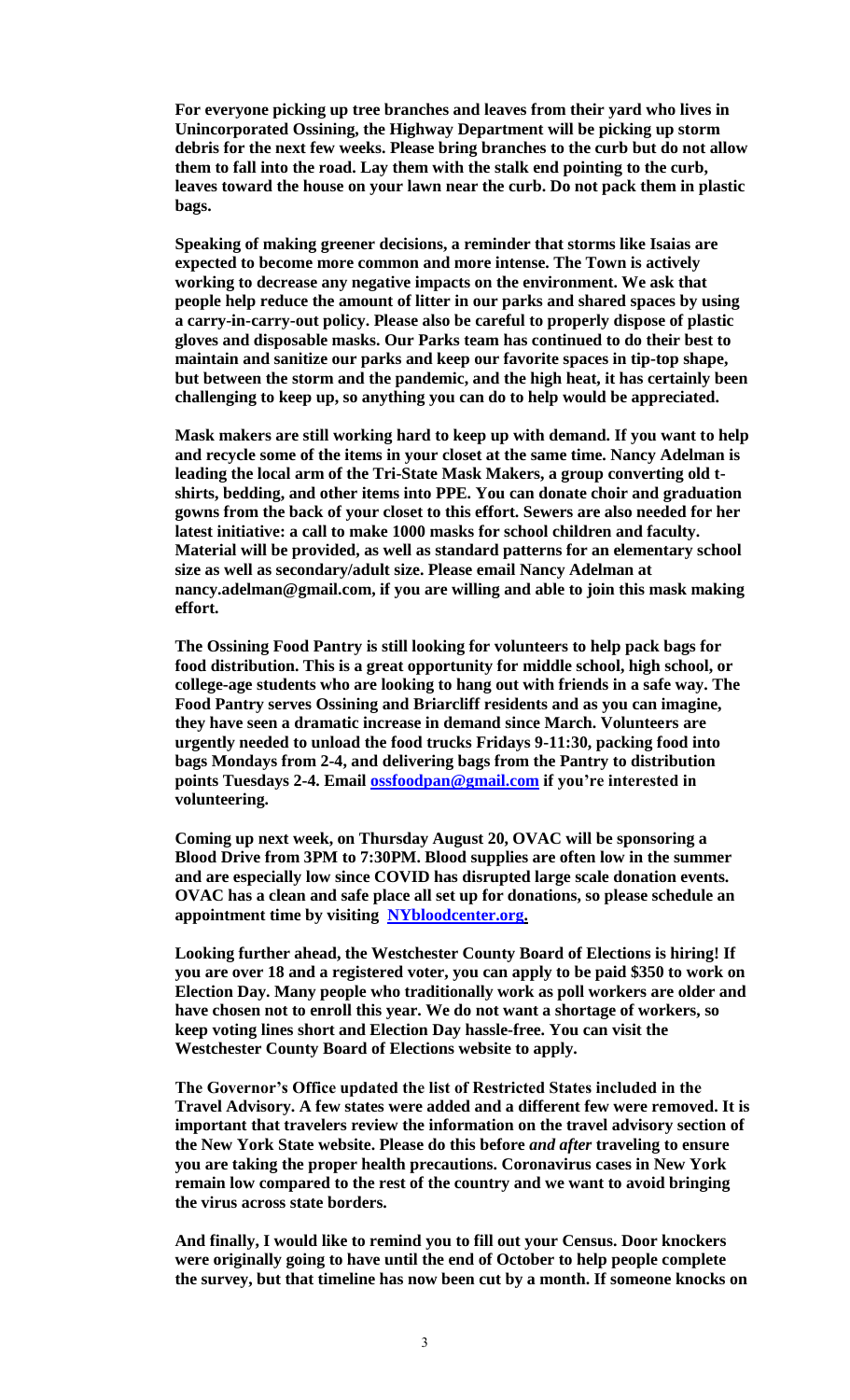**your door to complete the census, please work with them. Ossining loses \$2500 for each uncounted resident, and right now, about 35% of Ossining remains uncounted. It takes only 10 minutes to complete the Census and you can fill it out in one of 60 languages. You can also complete the Census in your preferred language over the phone. Please reach out to your friends, family, and neighbors to ask them to complete the Census. Census results affect representation at the federal level. It also impact how trillions of dollars are distributed over the next ten years.** 

## **V. LIAISON REPORTS**

**Councilmember Shaw announced that the Recreation Advisory Board (RAB) will be meeting on Monday August 17, 2020. The RAB will present to the Village Board on August 12, 2020.**

## **VI. PUBLIC COMMENT ON AGENDA ITEMS**

## **VII. BOARD RESOLUTIONS**

**A. Approval of Minutes—Regular Meeting – July 28, 2020**

**Councilmember Shaw moved and it was seconded by Councilmember Wilcher that the following resolution be approved.**

**Resolved, that the Town Board of the Town of Ossining hereby approves the July 28, 2020 minutes of the Regular Meeting as presented.**

**Motion: Carried**

### **B. Approval Call for Public Hearing: Local Law to Amend Chapter 47 of the Town Code "Residency Requirements" with respect to Court Attendants**

**Councilmember Feldman moved and it was seconded by Councilmember Shaw that the following resolution be approved.**

**Resolved, that the Town Board of the Town of Ossining hereby calls for a public hearing in the matter of Local Law #2 of 2020 to be held at 7:30pm on Tuesday, September 8, 2020; and** 

**Be it further Resolved, that pursuant to the Governor's Executive Orders 202.1 and 202.15, and subsequently extended, this public hearing will be held via videoconferencing only, with the information to participate in the public hearing to be duly noticed and circulated in accordance with the requirements for noticing public hearings.** 

**Motion: Carried**

#### **C. Appointment – Intermediate Clerk, Town Justice Court**

**Councilmember Shaw moved and it was seconded by Councilmember Feldman that the following resolution be approved.**

**Resolved, that the Town Board of the Town of Ossining appoints Kenneth Lee, White Plains, to the part-time position of Intermediate Clerk in the Town Justice Court at an hourly rate of \$25, effective August 5, 2020.** 

**Supervisor Levenberg said the following: We are appointing Kenneth Lee as a "screener" for our Justice Court. We recently reopened the Court for walk up window office hours daily, and Kenneth's appointment was critical to meeting that goal. So if you have to come in to pay a parking ticket,**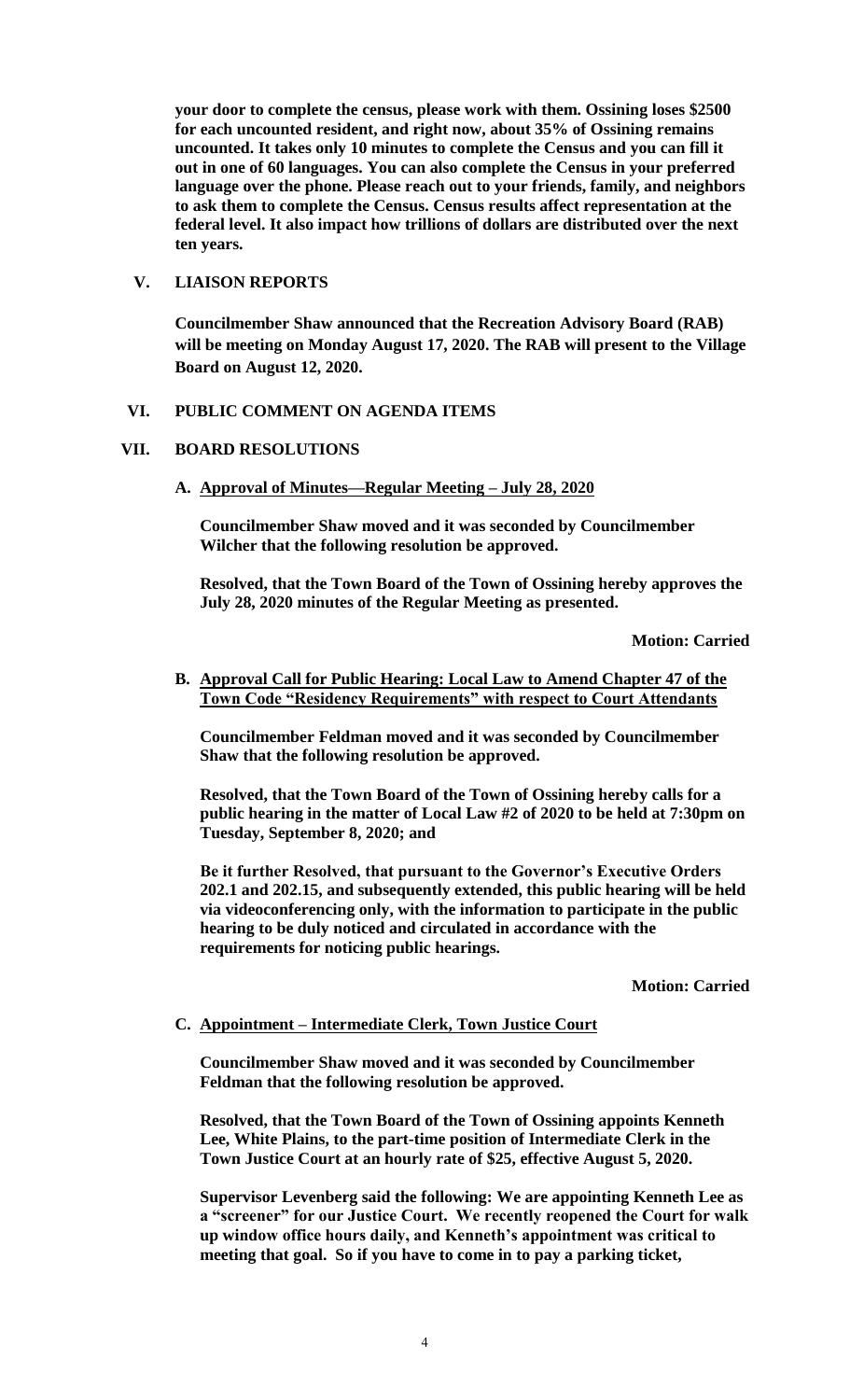**hopefully Kenneth's friendly face greeting you at the door will make the visit a little more pleasant.** 

**Motion: Carried**

## **D. Adoption of Retention and Disposition Schedule for New York Local Government Records (LGS-1)**

**Councilmember Wilcher moved and it was seconded by Councilmember Shaw that the following resolution be approved.**

**Resolved, by the Town Board of the Town of Ossining that** *Retention and Disposition Schedule for New York Local Government Records (LGS-1)***, issued pursuant to Article 57-A of the Arts and Cultural Affairs Law, and containing legal minimum retention periods for local government records, is hereby adopted for use by all officers in legally disposing of valueless records listed therein;** 

**Further Resolved, that in accordance with Article 57-A:**

- **A. Only those records will be disposed of that are described in** *Retention and Disposition Schedule for New York Local Government Records (LGS-1)***, after they have met the minimum retention periods described therein;**
- **B. Only those records will be disposed of that do not have sufficient administrative, fiscal, legal, or historical value to merit retention beyond established legal minimum periods.**

**Supervisor Levenberg said the following: Our Town Clerk remains in close communication with our liaison at the New York State Archives to ensure the Town follows proper retention schedules. We are just one among hundreds, if not thousands, of municipalities, school districts, fire districts, etc. that rely on the NYS Archives for this guidance. This year, the NYS Archives has released a new retention schedule that consolidates the information for these various types of agencies. This will hopefully streamline the process, without necessarily changing much about the specific retention schedules for the records the Town produces. Thanks to our Clerk Sue Donnelly and her Deputy Martha Quituisaca for staying on top of this somewhat tedious, but important, task!**

**Motion: Carried**

**E. Extension of Approval of Provisional 2020 Cabaret License – Maya Riviera Bar and Restaurant, 518 North State Road, Briarcliff Manor**

**Councilmember Shaw moved and it was seconded by Councilmember Feldman that the following resolution be approved.**

**WHEREAS, by resolution duly adopted March 10, 2020, the Town Board, under its authority pursuant to Chapter 68 of the Town Code (Section 68- 20(B)), granted Maya Riviera Bar and Restaurant (the "Applicant") a threemonth provisional cabaret license for extended hours during which the Applicant can play amplified music on Sundays through Thursdays from 11:00 p.m. to 1:00 a.m.; and**

**WHEREAS, due to the COVID-19 pandemic and the related closures to restaurant establishments, by resolution duly adopted May 26, 2020, the Town Board extended the provisional cabaret license for an additional threemonth period until August 25, 2020 and for a public hearing to be held on the provisional cabaret license at its August 11, 2020 meeting; and**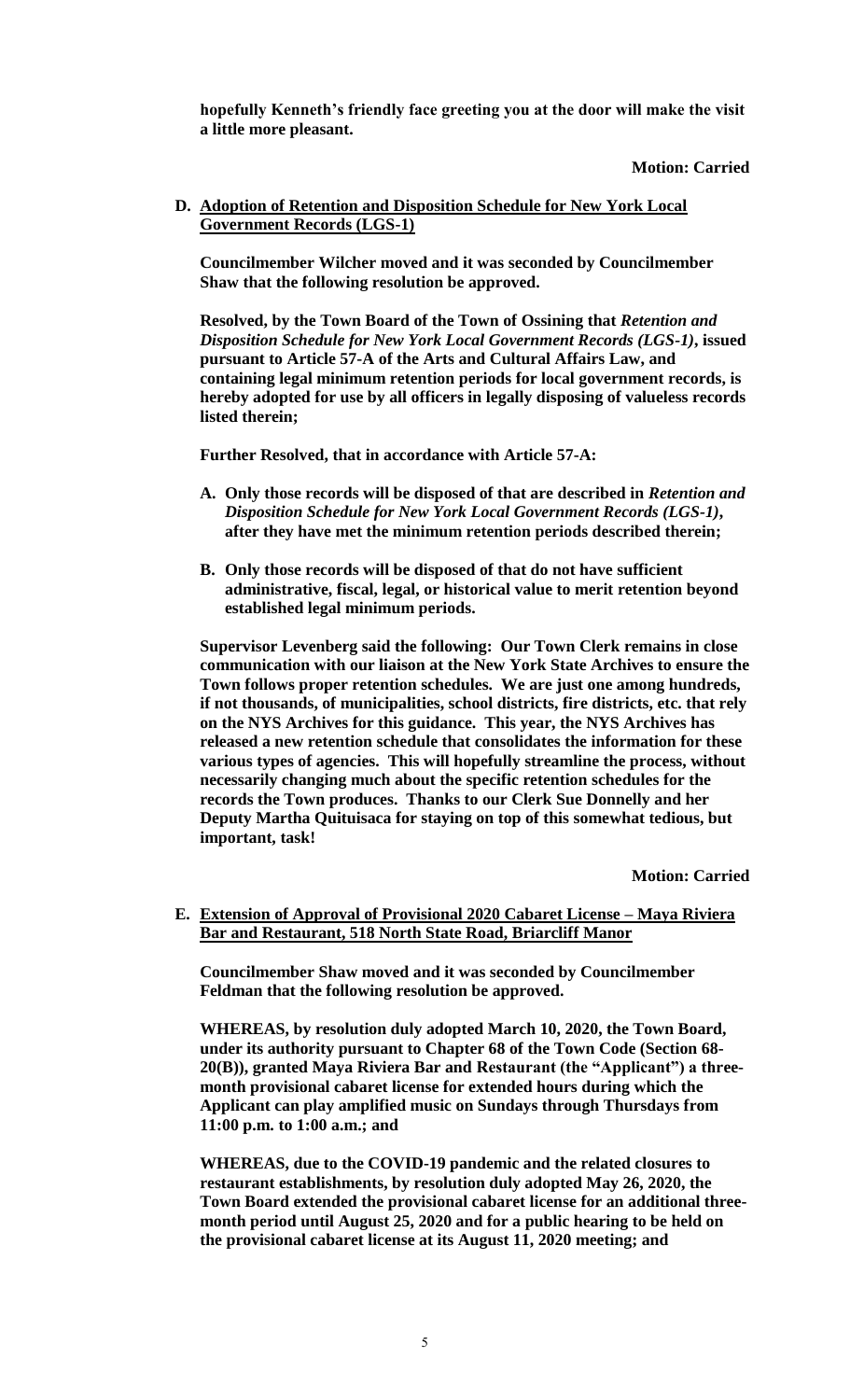**WHEREAS, due to the continuing COVID-19 pandemic and the continuing restrictions on the operation of restaurants, the Town Board finds it appropriate to again extend the provisional cabaret license for an additional two months; and**

**NOW THEREFORE,**

**BE IT RESOLVED, the Town Board of the Town of Ossining hereby extends until October 27, 2020 the provisional license subject to all of the terms and conditions set forth in the March 10, 2020 resolution; and**

**BE IT FURTHER RESOLVED, the Town Board will hold a public hearing at its October 13, 2020 meeting to assess whether to approve this license in its current form for the entirety of 2020 or make changes to the hours the Applicant is authorized to play amplified music on Sundays through Thursdays if the Town Board deems it appropriate based upon the information received at the public hearing; and**

**BE IT FURTHER RESOLVED, the Town Board reserves the right to amend the above dates as appropriate under the circumstances based upon the conditions and restrictions under which the Applicant can operate in the interim due to the continuing COVID-19 pandemic.**

**Supervisor Levenberg said the following: Back on March 10 (yes, somewhat pre-COVID), the Town Board provisionally approved the cabaret license for Maya Riviera, as they had requested extended hours of operation during weeknights. We had hoped that the provisional approval would allow the Board to see the "real" impacts of this extension before officially approving the license. However, just a few days after the Board made this decision, we all pretty much went into lockdown and Maya Riviera was unable to operate their on site dining and events. This approval was extended again in May, until now in August. We are still adjusting to our new normal, so it seems appropriate to extend this provisional approval once again through October so we can fully gauge any potential impact on the neighbors.** 

**Motion: Carried**

### **F. Acceptance of Bid— Restoration of Superintendent's Cottage, Dale Cemetery**

**Councilmember Shaw moved and it was seconded by Councilmember Wilcher that the following resolution be approved as amended.**

**Whereas, the Town of Ossining invited sealed bids pursuant to Section 103 of the General Municipal Law of the State of New York for the restoration of Superintendent's Cottage at Dale Cemetery; and**

**Whereas, a public notice was advertised in the Gazette on October 24, 2019, and subsequently noticed on December 19, 2019, extending the bid opening date; and** 

**Whereas, the Town only received one sealed bid, which bid was opened at 10:00 am, Monday, January 13, 2020; and**

**Whereas, the one bid, and thereby the lowest bid, was by Clemco Construction & Restoration, Inc., 293 Illington Road, Ossining, NY 10562, at a base bid price of \$199,468, with varying prices for ten alternates for an expanded scope at the Town's discretion; and**

**Whereas, after further discussions between Clemco Construction, as the low bidder, and the Town, for the consideration of ten alternates included in the**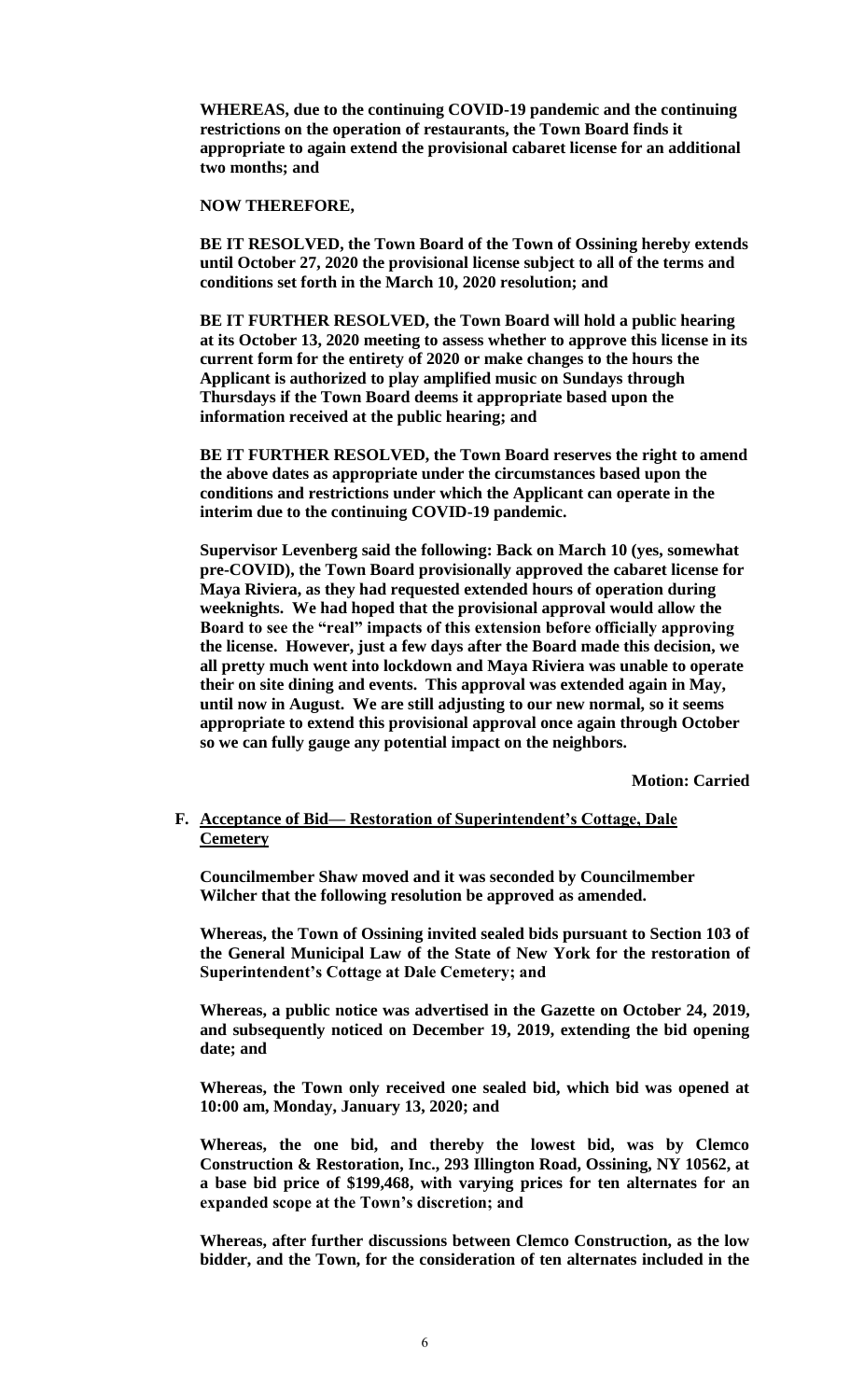**bid form, a price of \$325,242 was agreed upon, adding Alternates #4, #6, #7, #8, and #9 to the project scope in addition to the base bid and scope; and** 

**Now, therefore**

**Be it resolved, that the Restoration of Superintendent's Cottage, Dale Cemetery is hereby awarded to Clemco Construction & Restoration, Inc., 293 Illington Road, Ossining, NY 10562, for the total bid price of \$325,242; and** 

**Be it further resolved, the Town Supervisor is hereby authorized to enter into an agreement with Clemco Construction with the terms as outlined in this resolution, subject to approval by Counsel to the Town as to form.**

**Supervisor Levenberg said the following: We have talked about this project for so long, so it is so exciting to finally accept the bid for the Dale Cemetery Superintendent's Cottage project. Clemco Construction, a local company, will be completing the project and we are quite certain that with the base bid and alternates selected we are going to get a good bang for our buck. The Board has already authorized the budget adjustment for the Capital Project in accordance with this price, so we are now just wrapping up final details to get this project off the ground.**

**Motion: Carried**

**G. Contract – Stephen Tilly, Architect**

**Councilmember Wilcher moved and it was seconded by Councilmember Feldman that the following resolution be approved.**

**Resolved, that the Town Board of the Town of Ossining authorizes the Supervisor to sign an amendment to the contract between the Town and Stephen Tilly, Architect, Irvington, NY, dated June 26, 2017 for architectural services relating to the Dale Cemetery Superintendent's Cottage Restoration project for Part Two – Construction Documents and Part Three – Implementation at a rate not to exceed \$41,786.30.** 

**Supervisor Levenberg said the following: On the same topic, we are also approving a contract amendment with our architect on the Dale Cemetery project, Stephen Tilly, Architect, now that we are moving forward with construction. Again, these fees were incorporated into the budget adjustment approved a few weeks ago, and we are excited to get started.**

**Motion: Carried**

## **VIII. CORRESPONDENCE TO BE RECEIVED AND FILED**

### **IX. MONTHLY REPORTS**

**Councilmember Feldman moved and it was seconded by Councilmember Wilcher that the following resolution be approved.**

**Resolved, that the Town Board of the Town of Ossining hereby accepts the following monthly reports for the month of July 2020:**

- **Town Clerk**
- **GE Helicopter Report**
- **Tax Receiver**
- **Town Highway Department**
- **Town Supervisor**
- **Dale Cemetery**